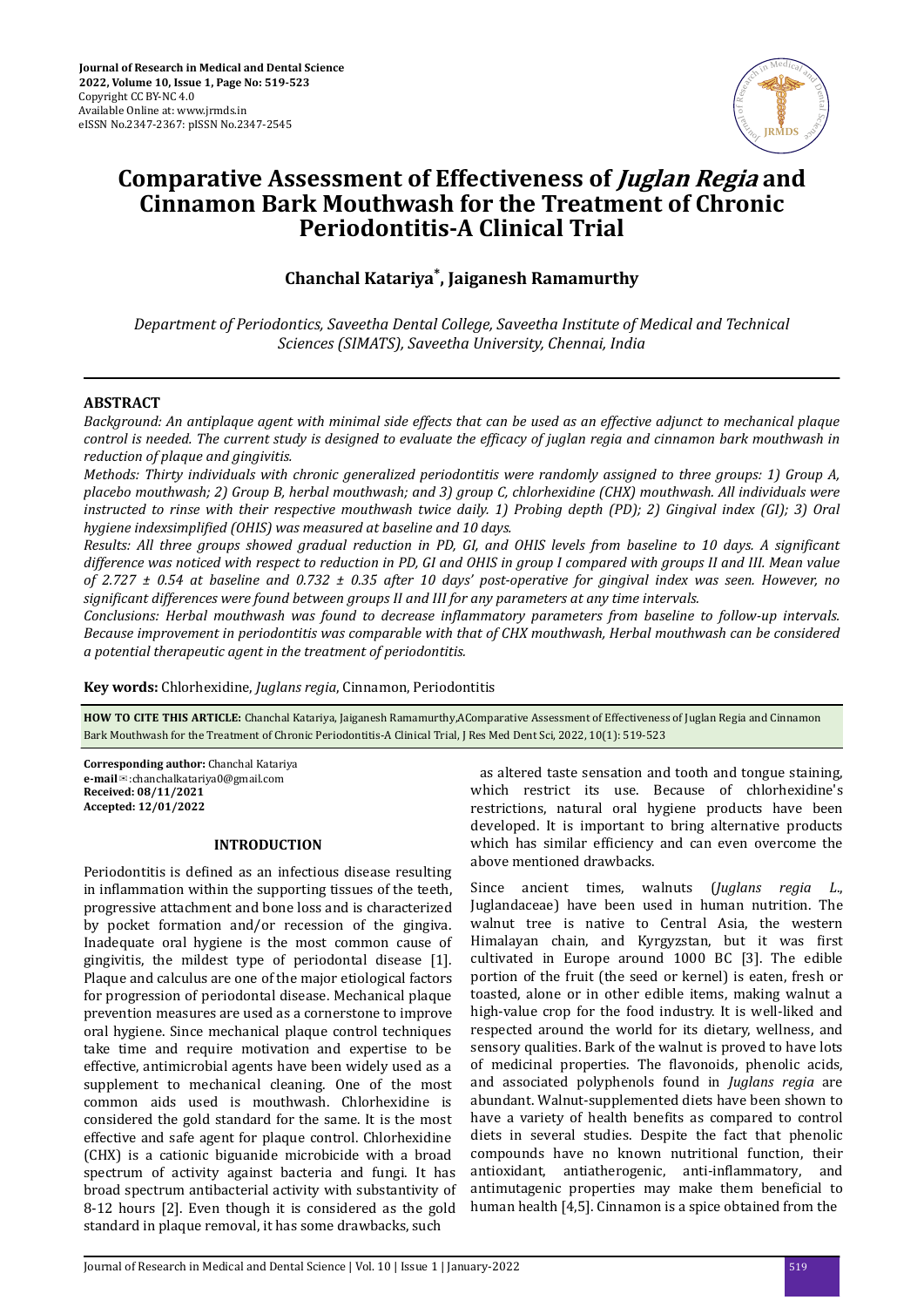inner bark of several tree species from the genus Cinnamomum. Ground cinnamon is made up of approximately 11% water, 81 percent carbs (including 53 percent dietary fiber), 4 percent protein, and 1% fat. Ground cinnamon contains a lot of calcium (100 percent of the Daily Value (DV)), iron (64 percent DV), and vitamin K in a 100 gram serving (30 percent DV) [6]. Cinnamonaldehyde is one of the major phytochemicals of cinnamon. Cinnamon has antibacterial, antiinflammatory, and antifungal properties due to the presence of cinnamaldehyde, an aromatic aldehyde, which is highly electronegative and interferes in biological processes involving electron transfer and reacts with nitrogen containing components [7].

Natural products are now preferred by a large part of the population. These products have been shown to be a good substitute for synthetic chemical substances in the prevention of periodontal disease. The aim of the present study is to compare and assess the effectiveness of *Juglan regia* and cinnamon bark mouthwash against chlorhexidine for the treatment of chronic periodontitis.

# **MATERIAL AND METHOD**

This study was conducted in Saveetha Dental College and Hospital, Chennai after ethical clearance from the institutional ethical committee. Patients were selected from the Outpatient Department of Periodontics. The present study is a simple randomised controlled clinical trial. Total of 30 patients were included in the study, 10 in each group. Sample size was confirmed using Gpower with 85% power. Randomisation was done using computer generated codes and the evaluator will assign it to different groups. Study subjects and operators were blinded in the study.

# **Group distribution**

Patients were randomly assigned to Group A, Group B and Group C and an informed consent was obtained from all the patients.

Group A: Patients were treated by scaling alone with placebo mouthwash (saline).

Group B: Patients were treated by scaling followed by use of herbal mouthwash.

Group C: Patients were treated by scaling followed by use of chlorhexidine mouthwash.

## **Inclusion criteria**

- Patients between the age group of 20 and 45 are considered.
- There should be a minimum of 20 teeth in the dentition, with no clear signs of untreated caries.
- Patients diagnosed with Grade II and Grade III periodontitis according to AAP classification (2017).
- Patients who were able to give informed consent and participate in the study were chosen.

#### **Exclusion criteria**

- Subjects that have taken antibiotics or some other medications in the previous three months.
- Lactating mothers and pregnant women.
- Patients that is medically ill.
- Chronic Smokers.
- Patients with partial dentures, restorations, or bridges.
- Orthodontic appliance on a patient.
- Any patient who has previously been allergic to chemical or herbal products.
- Patients who have undergone any periodontal treatment, for the past six months.

## **Preparation of herbal mouthwash**

Mouthwash preparation was done under the supervision of the pharmacology department. Barks of cinnamon and *Juglans regia* were crushed into fine powder. 50gms of each powder was mixed with 100ml of distilled water. It was reduced into half with boiling. The reduced mixture was filtered using filter paper. The extract was then mixed with 2 drops of peppermint oil for flavour, 2ml of glycerine as sweetener and 0.5g sodium benzoate as preservative and distilled water.

## **Clinical parameters**

Prior to scaling, patients were subjected to assessment of the following clinical parameters.

- Simplified oral hygiene index (Greene and Vermillion, 1964)
- Gingival index (Loe and Silness, 1963)
- Probing depth

After recording the clinical parameters in selected patients, a thorough scaling was carried out using ultrasonic scalers in Group A and Group B and Group C patients. The recording of clinical parameters was carried out by the main investigator and treatment was carried out by co-investigator. The clinical parameters were assessed on day '0' and 10th day.

## **Directions for mouthwash usage**

Following the main investigator's recording of clinical criteria, patients in Group A, Group B and Group C were advised to use mouthwash 15 ml for 30 seconds twice daily after food, i.e. after breakfast and dinner, in order to minimize the bias following brushing in both groups. Mouthwashes often serve as a common and easy delivery method that removes bacteria and rinses the food debris from the mouth. Oral hygiene instructions were given to all patients.

## **Statistical analysis**

The Kolmogorov and Smirnov tests were used to check for normality in the results. Non-parametric experiments were used where the data were not usually distributed. Data were analyzed using the student's t-test for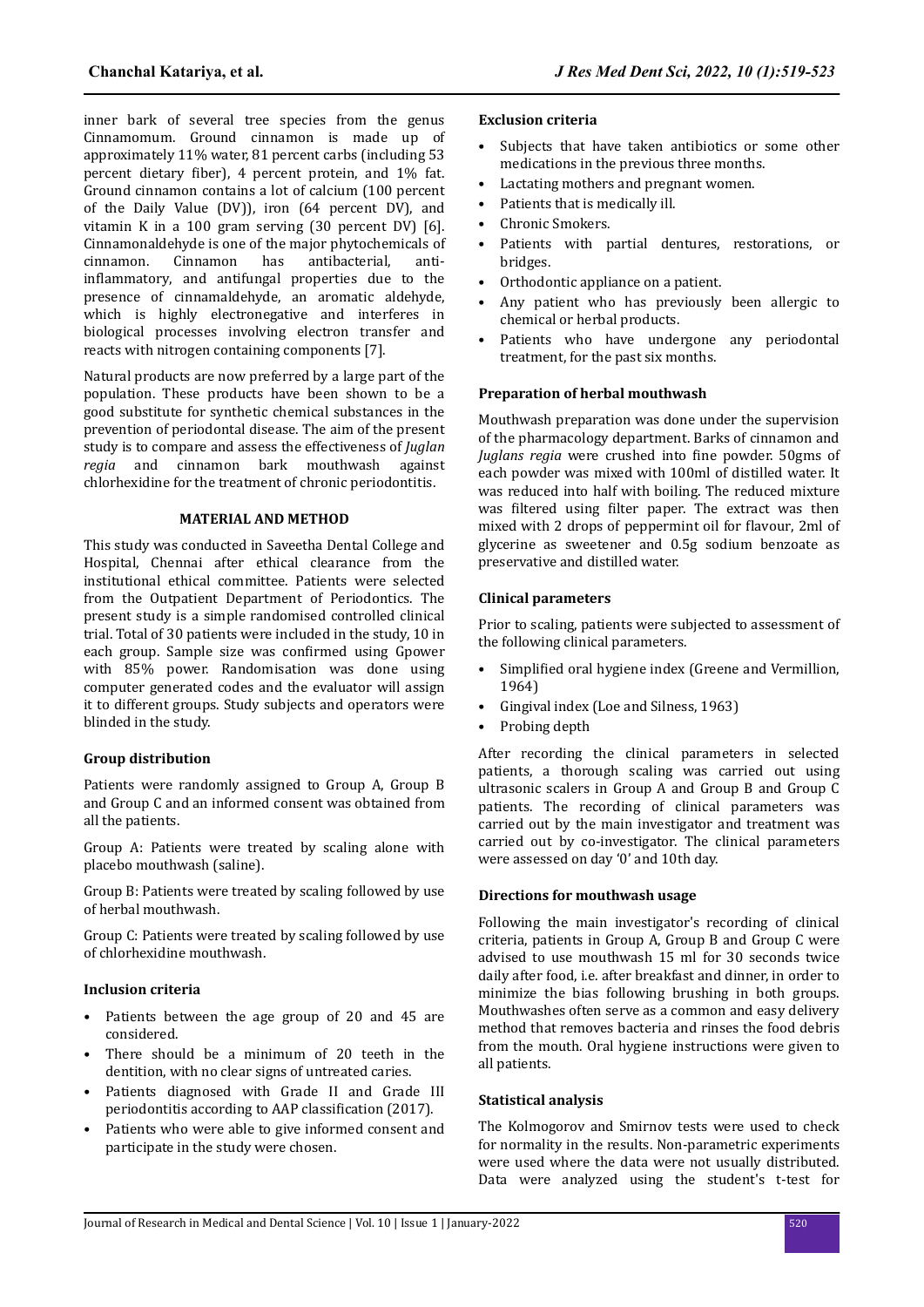normally distributed data and Mann-Whitney U-test for skewed data; comparison of before and after, Group A and Group B and Group C. A two tailed P value less than 0.05 was considered as significant. Data analysis was carried out using the SPSS version 23.

#### **RESULT**

Table 1 presents demographic data of the study population. There were no statistically significant differences in mean age and sex of individuals in the three groups. Table 2 presents mean  $\pm$  SD values of GI, PD, and OHIS at different time intervals. There were no significant differences between groups A, B, and C in  $B/L$ scores of PI, GI, and OHIS. All three groups showed gradual decrease in PD, GI, and OHIS values from B/L to follow-up visits at 10 days. A significant reduction in PD, GI, and OHIS scores was observed for groups B and C at all-time intervals. There was a significant difference with respect to reduction in PD, GI, and OHIS in group A (placebo group) compared with group B (Test group) and group C (CHX group) (Figures 1 to 3).

# **Table 1: Basic demographic details of the subjects.**

| <b>Parameters</b> | Placebo        | Herbal         | <b>CHX</b>     |
|-------------------|----------------|----------------|----------------|
| Mean & SD         | $9.04 \pm 6.2$ | $10.4 \pm 5.9$ | $9.07 \pm 6.3$ |
| Age               | 25-40          | 25-45          | $30 - 45$      |
| Gender (m/f)      | 44657          | 44686          | 44686          |

#### **Table 2: Values (mean ± SD) for PD, GI, and OHI-S at time intervals.**

| Parameter   | <b>Interval</b> | Placebo          | Herbal           | <b>CHX</b>       | pValue   |
|-------------|-----------------|------------------|------------------|------------------|----------|
| PD          | Baseline        | $4.756 \pm 1.55$ | $4.787 \pm 1.34$ | $4.704 \pm 1.43$ | < 0.0001 |
|             | 10 days         | $1.856 \pm 0.56$ | $1.772 \pm 0.45$ | $1.723 \pm 0.76$ |          |
| GI          | Baseline        | $2.796 \pm 0.55$ | $2.727 \pm 0.54$ | $2.707 \pm 0.41$ | < 0.001  |
|             | 10 days         | $0.876 \pm 0.76$ | $0.732 \pm 0.35$ | $0.752 \pm 0.72$ |          |
| <b>OHIS</b> | Baseline        | $2.786 \pm 0.12$ | $2.677 \pm 0.22$ | $2.777 \pm 0.21$ | < 0.001  |
|             | 10 days         | $0.878 \pm 0.98$ | $0.745 \pm 0.65$ | $0.722 \pm 0.65$ |          |



**Figure 1: Bar graph depicts the difference in probing depth pre and post between all the three groups (GI-Placebo, GII- Herbal, GIII-CHX). X axis represents the baseline and 10 days' post intervention and y axis represent the mean probing depth. Mean probing depth reduced significantly from baseline values in all the three groups. P value<0.001.**



**Figure 2: Bar graph depicts the difference in OHIS index pre and post between all the three groups (GI-Placebo, GII- Herbal, GIII- CHX). X axis represents the baseline and 10 days' post intervention and y axis represents the mean OHIS index. Mean OHIS index reduced significantly from baseline values in Group B and C.P value<0.001.**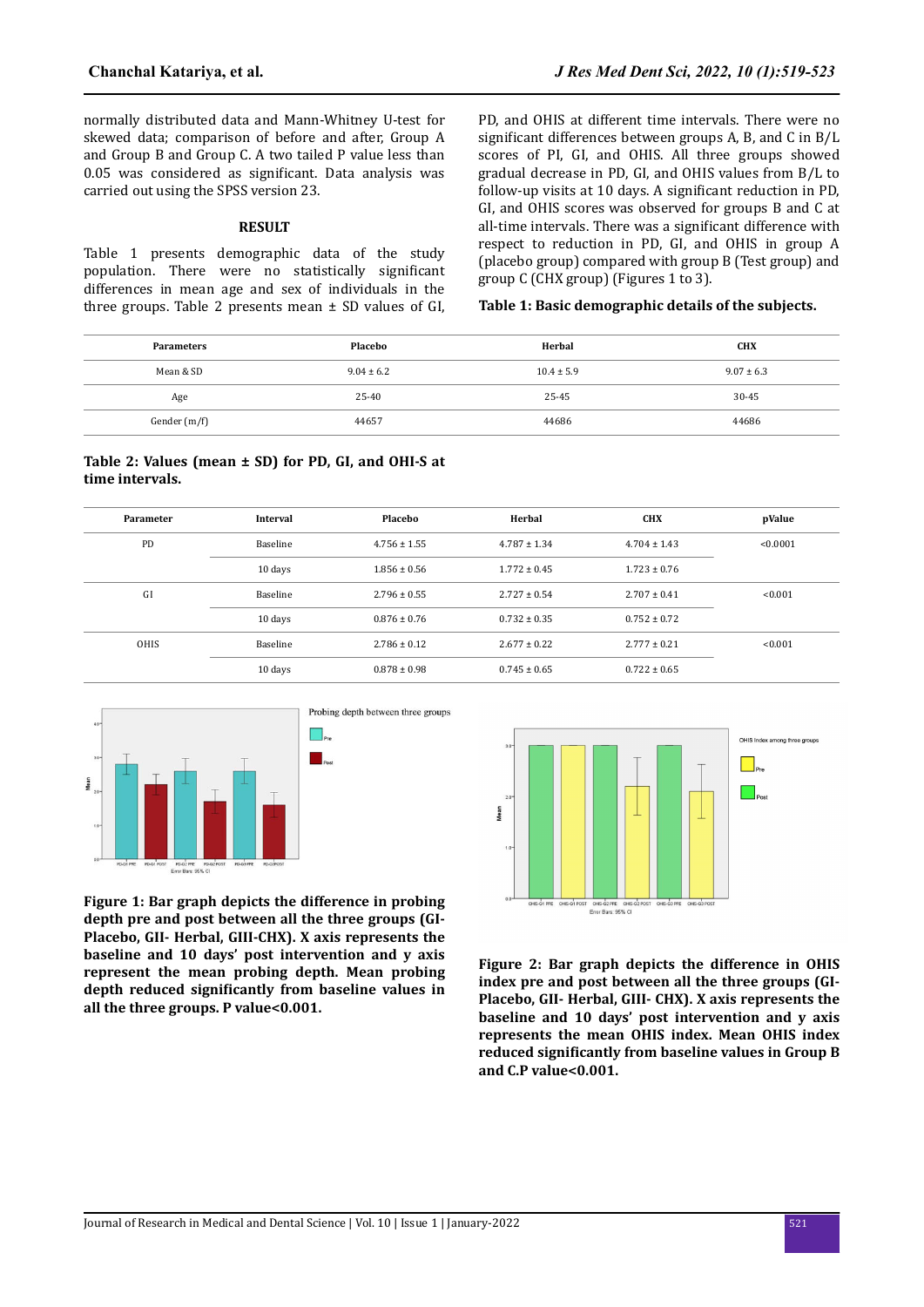

**Figure 3: Bar graph depicts the difference in gingival index pre and post between all the three groups (GI-Placebo, GII- Herbal, GIII-CHX). X axis represents the baseline and 10 days' post intervention and y axis represents the mean gingival index. Mean probing depth reduced significantly from baseline values in all the three groups. P value<0.001.**

#### **DISCUSSION**

In the present study, the gingival index, OHIS index and probing depth by the test group was significantly lower when compared to the placebo group, and similar to CHX group. Even the placebo group also showed reductions in OHIS, PD and GI scores, which can be attributed to the Hawthorne effect i.e. individuals become more aware regarding oral hygiene maintenance and improve their oral hygiene status by awareness that they are part of any clinical trial [8].

Many studies, concluded that *Juglan regia* shows antimicrobial activity against *Staphylococcus epidermidis* MTCC-435, *Bacillus subtilis* MTCC-441, *Staphylococcus aureus* and *Proteus vulgaris* MTCC-321, *Pseudomonas aeruginosa* MTCC-1688, *Salmonella typhi*, *Shigella dysenteriae*, *Klebsiella pneumonia and Escherichia coli*. It is said to have antioxidant properties against scavenging effect on DPPH (2,2-diphenyl-1-picrylhydrazyl) and hydroxyl radicals [9,10]. A Study done in 2014, showed that cinnamon at the concentration of MIC=750 mg/ml had the inhibitory effects of bacteria and at the concentration of MIC=1500 mg/ml had killing effect that the course of this work compared with commonly used antibiotics (amoxicillin, metronidazole), was much weaker against porphyromonas gingivalis [11]. There was significant reduction in candidal carriage between baseline and 3 weeks in diabetic patients and in nondiabetics after using cinnamon mouthwash Results of the study proved the potential of cinnamon as an antifungal agent [12]. Cinamonaldehyde is proved to be the principle component of cinnamon bark, which has antimicrobial activity against porphyromonas gingivalis [13].

For decades, CHX has been considered gold standard mouthwash. Mainly due to its substantivity property and its antimicrobial activity against periodontopathic bacteria [14]. As everything has two sides, CHX all has

some drawbacks, such as an unpleasant taste and tooth discoloration, limit its long-term usage and necessitate the use of herbal agents, which may be equally successful with less drawbacks. CHX had a positive effect on the periodontal parameters assessed, especially PD, even after the longest follow-up time (180 days) [15]. The results of a meta-analysis for CAL were favourable for CHX but statistically not significant (P  $> .05$ ). For PD, we noticed an improvement after the 3 follow-up periods, but it was statistically significant at the intervals of 40 to 60 and 180 days [15] Three trials had the primary objective of evaluating the influence of CHX on PD and CAL in patients with CP who were undergoing mechanical therapy. Despite the statistically significant improvement in PD (at 40-60 and 180 days), the clinical difference was slight [16-18].

The use of herbal preparations in the treatment of periodontal disease and overall health is on the rise, and test mouthwash, with effectiveness comparable to CHX and less side effects, may be a better option for gingival inflammation and periodontal disease reduction. To validate the results of this short term clinical trial, more long-term prospective trials with larger sample sizes are required.

#### **CONCLUSION**

Within the study's limitations, herbal mouthwash was found to reduce inflammatory parameters and, as a result, improve gingivitis. The results were equivalent to CHX mouthwash, which has long been considered the gold standard in the treatment of gingivitis and periodontitis. Herbal mouthwash may be considered a possible therapeutic agent in the treatment of periodontal disease, according to the findings.

#### **REFERENCES**

- 1. [Kumar P, Ansari SH, Ali J. Herbal remedies for the](https://doi.org/10.2174/187221109789105603) [treatment of periodontal disease-a patent review.](https://doi.org/10.2174/187221109789105603) [Recent Pat Drug Deliv Formul 2009; 3:221-228.](https://doi.org/10.2174/187221109789105603)
- 2. [Varoni E, Tarce M, Lodi G, et al. Chlorhexidine](https://www.minervamedica.it/en/journals/minerva-dental-and-oral%20science/article.php?cod=R18Y2012N09A0399) [\(CHX\) in dentistry: State of the art. Minerva](https://www.minervamedica.it/en/journals/minerva-dental-and-oral%20science/article.php?cod=R18Y2012N09A0399) [Stomatol 2012; 61:399-419.](https://www.minervamedica.it/en/journals/minerva-dental-and-oral%20science/article.php?cod=R18Y2012N09A0399)
- 3. [Guerrero L, Romero A, Gou P, et al.](https://doi.org/10.1177%2F108201320000600303) Perfil sensorial [de diferentes muestras de nuez \(Juglans regia L.\)/](https://doi.org/10.1177%2F108201320000600303) Sensory profiles [of different walnuts \(Juglans](https://doi.org/10.1177%2F108201320000600303) [regia L.\). Food Sci Technol Int 2000; 207-216.](https://doi.org/10.1177%2F108201320000600303)
- 4. [Anderson KJ, Teuber SS, Gobeille A, et al. Walnut](https://doi.org/10.1093/jn/131.11.2837) [polyphenolics inhibit in vitro human plasma and](https://doi.org/10.1093/jn/131.11.2837) [LDL oxidation. J Nutr 2001; 131:2837-2842.](https://doi.org/10.1093/jn/131.11.2837)
- 5. [Carvalho M, Ferreira PJ, Mendes VS, et al. Human](https://doi.org/10.1016/j.fct.2009.10.043) [cancer cell antiproliferative and antioxidant](https://doi.org/10.1016/j.fct.2009.10.043) [activities of Juglans regia L. Food Chem Toxicol](https://doi.org/10.1016/j.fct.2009.10.043) [2010; 48:441-447.](https://doi.org/10.1016/j.fct.2009.10.043)
- 6. [Olusola-Makinde OO, Makinde OS. COVID-19](https://doi.org/10.7717/peerj.10613) [incidence and mortality in Nigeria: Gender based](https://doi.org/10.7717/peerj.10613) [analysis. Peer J 2021; 9:e10613.](https://doi.org/10.7717/peerj.10613)
- 7. [Kasim K, Hassan SS, Gulnaz AR. Antimicrobial](http://dx.doi.org/10.14260/jemds/829) efficacy [of bark extracts of" Randia uliginosa" on](http://dx.doi.org/10.14260/jemds/829)